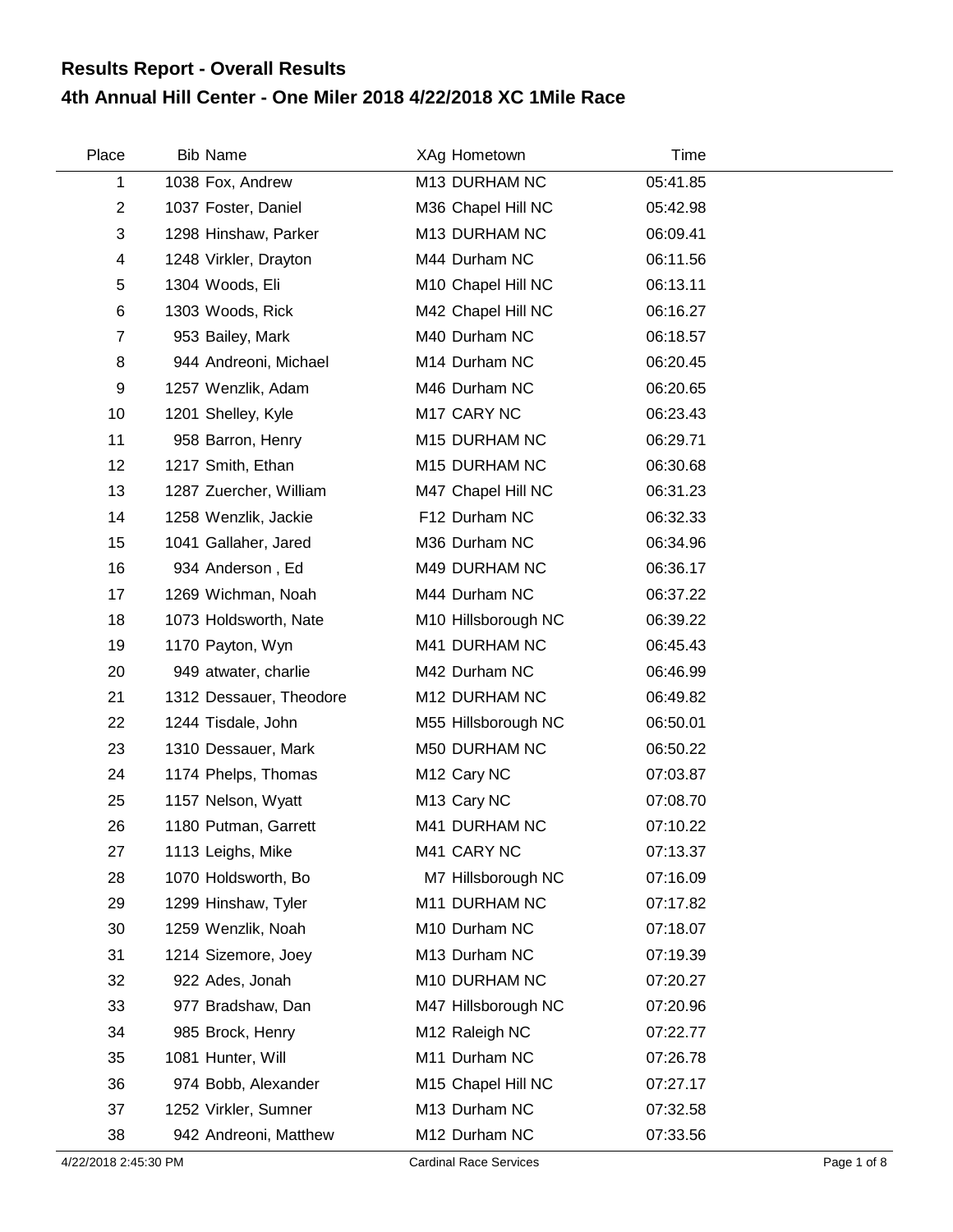| Place | <b>Bib Name</b>           | XAg Hometown        | Time     |  |
|-------|---------------------------|---------------------|----------|--|
| 39    | 971 bittler, henry        | M11 CARY NC         | 07:37.45 |  |
| 40    | 973 bittler, ron          | M46 CARY NC         | 07:37.50 |  |
| 41    | 1039 Freedman, Logan      | F9 Durham NC        | 07:42.19 |  |
| 42    | 1306 Waters, Ben          | M8 Oxford NC        | 07:44.88 |  |
| 43    | 1276 Williams, Parker     | M9 Durham NC        | 07:46.09 |  |
| 44    | 960 Barron, Lilly         | F12 DURHAM NC       | 07:48.60 |  |
| 45    | 1059 Hanczaryk, John Paul | M10 DURHAM NC       | 07:56.38 |  |
| 46    | 1055 Guckian, Scarlett    | F12 DURHAM NC       | 07:57.45 |  |
| 47    | 986 Brown, Erin           | F <sub>12</sub>     | 08:03.15 |  |
| 48    | 1053 Guckian, Eric        | M46 DURHAM NC       | 08:09.02 |  |
| 49    | 1283 Yeager, Tyler        | M12 Chapel Hill NC  | 08:15.25 |  |
| 50    | 1305 Waters, Bridget      | F38 Oxford NC       | 08:16.22 |  |
| 51    | 1112 Leighs, Kristen      | F41 CARY NC         | 08:20.40 |  |
| 52    | 928 Albright, Max         | M9 Durham NC        | 08:21.66 |  |
| 53    | 1127 Marshall, Ralph      | M54 Hillsborough NC | 08:23.76 |  |
| 54    | 1029 Donahue, Sean        | M13 Durham NC       | 08:25.69 |  |
| 55    | 1135 McDaniel, Grace      | F <sub>12</sub>     | 08:31.45 |  |
| 56    | 1236 Thelin, Morgan       | M11 Chapel Hill NC  | 08:31.88 |  |
| 57    | 1181 Putman, Wesley       | M9 DURHAM NC        | 08:33.80 |  |
| 58    | 1071 Holdsworth, Brett    | M46 Hillsborough NC | 08:37.39 |  |
| 59    | 1237 Thelin, William      | M43 Chapel Hill NC  | 08:38.32 |  |
| 60    | 1020 Crunkleton, Monty    | M9 Chapel Hill NC   | 08:39.81 |  |
| 61    | 1225 Stanley, Tim         | M48 Chapel Hill NC  | 08:41.85 |  |
| 62    | 1292 Hammer, Mac          | M39 DURHAM NC       | 08:43.41 |  |
| 63    | 1173 Phelps, Jennifer     | F48 Cary NC         | 08:47.85 |  |
| 64    | 1028 Donahue, Mark        | M48 Durham NC       | 08:48.50 |  |
| 65    | 1260 White, Kellianne     | F49 DURHAM NC       | 08:50.58 |  |
| 66    | 1063 Harrison, Will       | M14 Chapel Hill NC  | 08:55.22 |  |
| 67    | 1134 McDaniel, Bridget    | F <sub>9</sub>      | 09:02.23 |  |
| 68    | 1065 Hawkins, Beth        | F45 Durham NC       | 09:03.53 |  |
| 69    | 1036 Fisher, Nicholas     | M10 Durham NC       | 09:04.70 |  |
| 70    | 1018 Crunkleton, Hudson   | M7 Chapel Hill NC   | 09:04.70 |  |
| 71    | 1242 Thompson, Jennifer   | F51 DURHAM NC       | 09:05.18 |  |
| 72    | 1208 Sickora, Marlene     | F8 Chapel Hill NC   | 09:09.99 |  |
| 73    | 1169 Payton, Katherine    | F7 DURHAM NC        | 09:13.66 |  |
| 74    | 1107 Kornegay, Robert     | M8 BURLINGTON NC    | 09:16.28 |  |
| 75    | 1121 Makarushka, Damian   | M46 Durham NC       | 09:19.44 |  |
| 76    | 1156 Nelson, Terri        | F47 Cary NC         | 09:22.14 |  |
| 77    | 1189 Reid, Carl           | M10 DURHAM NC       | 09:23.12 |  |
| 78    | 1110 Kruhm, Braxton       | M11 DURHAM NC       | 09:23.82 |  |
| 79    | 1250 Virkler, Henry       | M10 Durham NC       | 09:26.15 |  |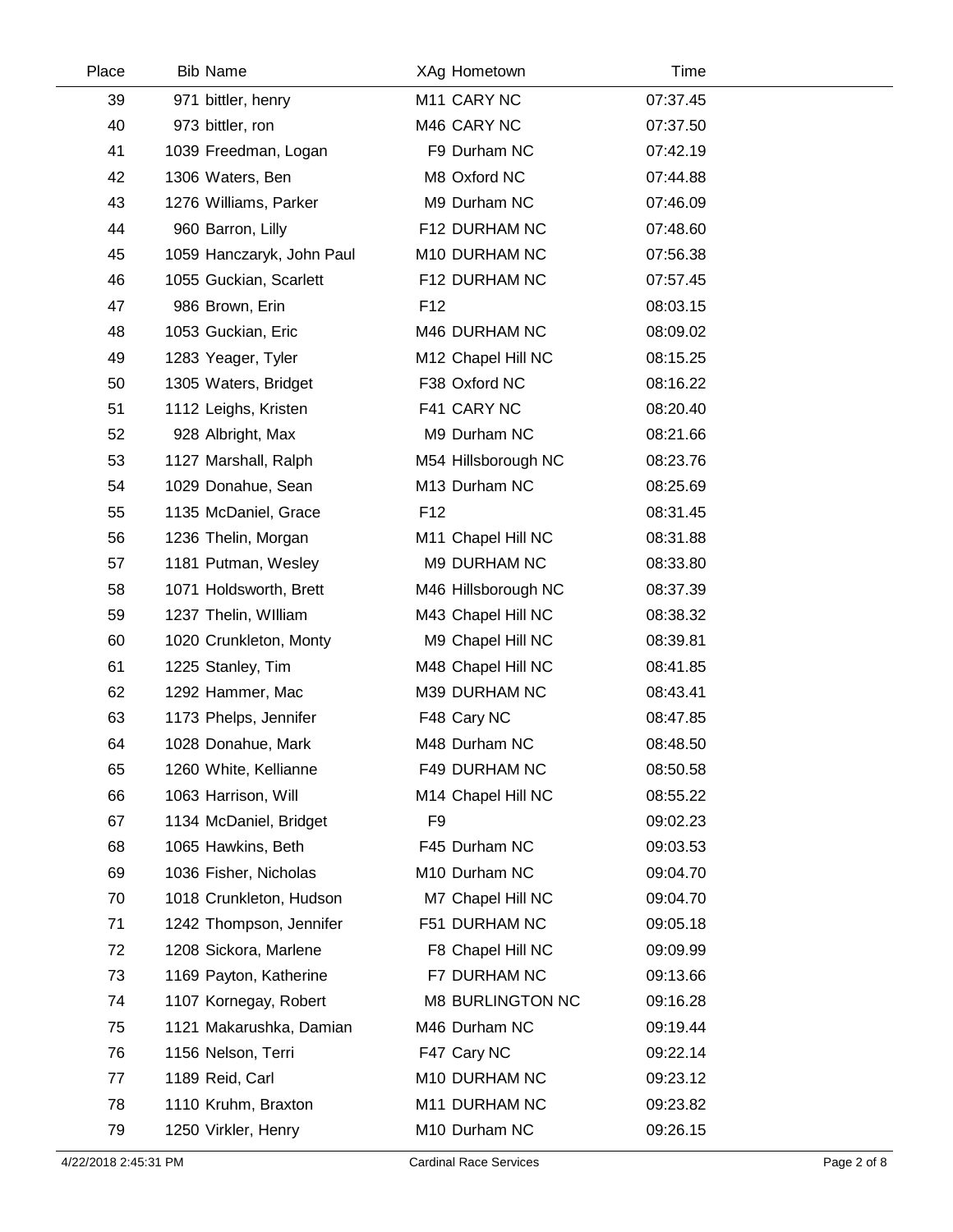| Place | <b>Bib Name</b>           | XAg Hometown            | Time     |  |
|-------|---------------------------|-------------------------|----------|--|
| 80    | 1219 Smith, Joshua        | M48 DURHAM NC           | 09:26.90 |  |
| 81    | 1104 Knechtle, Juliana    | F32 DURHAM NC           | 09:27.42 |  |
| 82    | 945 Andreoni, Mike        | M51 Durham NC           | 09:28.75 |  |
| 83    | 943 Andreoni, Melissa     | F42 Durham NC           | 09:31.00 |  |
| 84    | 1051 Gray, Carter         | F45 Durham NC           | 09:31.23 |  |
| 85    | 957 Barron, Andrew        | M10 DURHAM NC           | 09:33.31 |  |
| 86    | 1209 Sickora, Virginia    | F8 Chapel Hill NC       | 09:38.04 |  |
| 87    | 984 Brock, Genevieve      | F8 Raleigh NC           | 09:40.04 |  |
| 88    | 1066 Hendricks, Sandra    | F9 Durham NC            | 09:40.63 |  |
| 89    | 946 ANDREWS, GAVIN        | M10 Hillsborough NC     | 09:45.17 |  |
| 90    | 947 andrews, justin       | m45 Hillsborough NC     | 09:46.70 |  |
| 91    | 1008 Corsano, David       | M54 Chapel Hill NC      | 09:47.08 |  |
| 92    | 1119 MacDonald, Nichol    | F50 Chapel Hill NC      | 09:47.84 |  |
| 93    | 1176 Pick, Martin         | M28 Durham NC           | 09:48.84 |  |
| 94    | 1175 Pick, Kate           | F28 Durham NC           | 09:48.94 |  |
| 95    | 1307 Duty, Cate           | F12 Durham NC           | 09:49.77 |  |
| 96    | 937 Anderson, Kat         | F <sub>15</sub>         | 09:50.06 |  |
| 97    | 940 Anderson, Millie      | F <sub>13</sub>         | 09:50.46 |  |
| 98    | 1009 Corsano, Megan       | F10 Chapel Hill NC      | 09:50.92 |  |
| 99    | 1202 Shelton, Matthew     | M <sub>14</sub> Cary NC | 09:54.01 |  |
| 100   | 1182 Putman, Will         | M11 DURHAM NC           | 09:55.43 |  |
| 101   | 1080 Hunter, Jon          | M56 Durham NC           | 09:55.81 |  |
| 102   | 924 Ades, Rachael         | F12 DURHAM NC           | 10:00.57 |  |
| 103   | 963 Beasley, Samantha     | F45 Durham NC           | 10:01.84 |  |
| 104   | 1152 Moffitt, Izzy        | F13 DURHAM NC           | 10:03.18 |  |
| 105   | 1012 creighton, brooks    | M9 Chapel Hill NC       | 10:05.42 |  |
| 106   | 1060 Hansen, Ben          | M8 Raleigh NC           | 10:06.71 |  |
| 107   | 1120 Makarushka, Beatrice | F8 Durham NC            | 10:07.19 |  |
| 108   | 1199 Saunders, Shauna     | F62 DURHAM NC           | 10:08.07 |  |
| 109   | 1301 Fitzsimons, Zach     | <b>M8 DURHAM NC</b>     | 10:08.63 |  |
| 110   | 1302 Fitzsimons, Joe      | M39 DURHAM NC           | 10:09.07 |  |
| 111   | 1277 Willingham, Jeremy   | M40 Garner NC           | 10:09.54 |  |
| 112   | 1150 Moeller, Nathan      | M10 Chapel Hill NC      | 10:14.58 |  |
| 113   | 1172 Phelps, James        | M <sub>10</sub> Cary NC | 10:16.44 |  |
| 114   | 936 Anderson, James       | M10                     | 10:16.96 |  |
| 115   | 1294 Hammer, Ryan         | M11 DURHAM NC           | 10:17.94 |  |
| 116   | 1190 Reynolds, Heidi      | F47 Chapel Hill NC      | 10:20.65 |  |
| 117   | 1285 Zuercher, Callia     | F10 Chapel Hill NC      | 10:20.73 |  |
| 118   | 1003 Cheek, Bonnie        | F67 DURHAM NC           | 10:21.57 |  |
| 119   | 1251 Virkler, Laura       | F44 Durham NC           | 10:23.31 |  |
| 120   | 1016 Crunkleton, Bo       | M4 Chapel Hill NC       | 10:24.17 |  |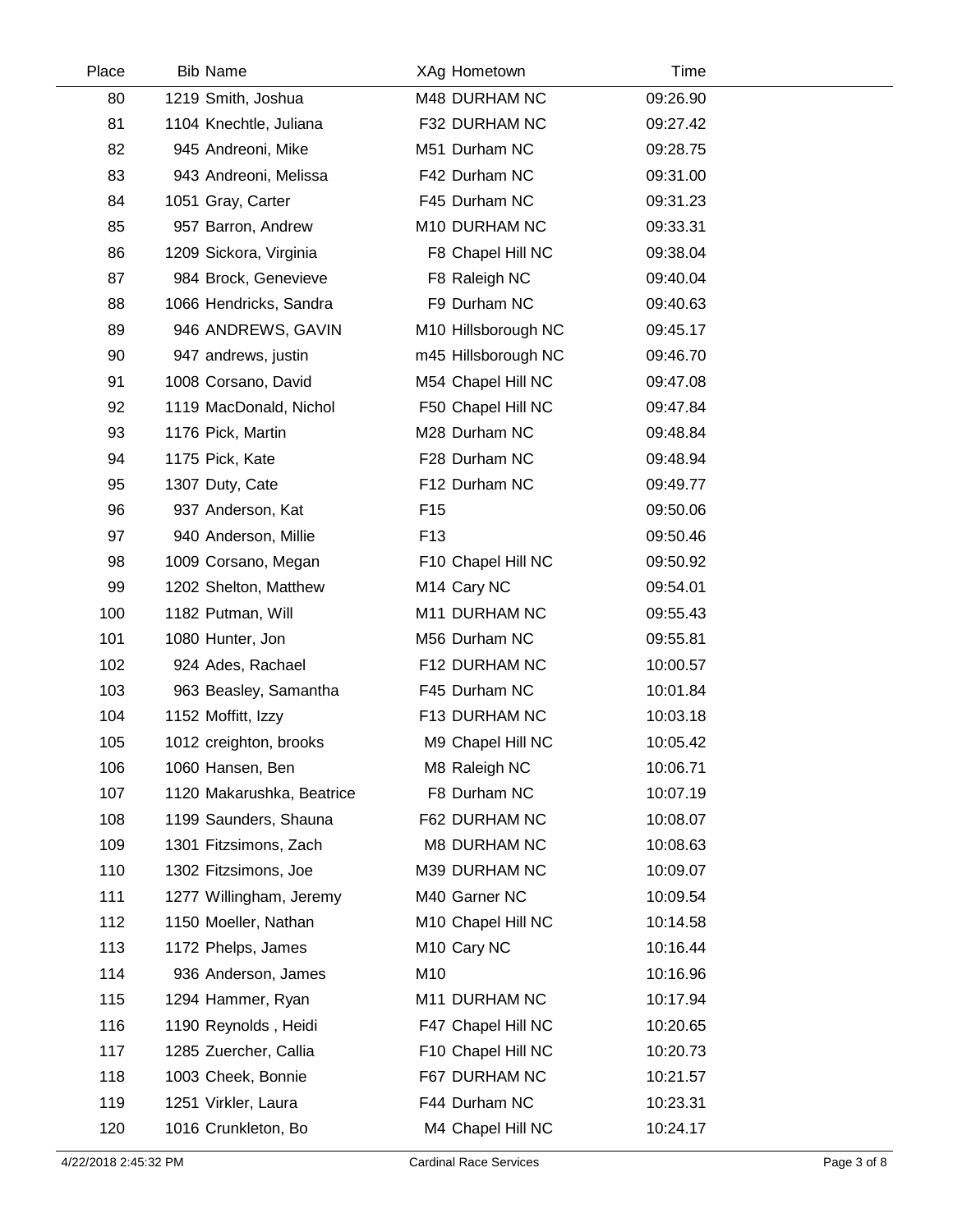| Place | <b>Bib Name</b>            | XAg Hometown        | Time     |  |
|-------|----------------------------|---------------------|----------|--|
| 121   | 1266 Whyte, Darah          | F37 Durham NC       | 10:24.82 |  |
| 122   | 1267 Whyte, Henry          | M45 Durham NC       | 10:24.86 |  |
| 123   | 1274 Williams, Lily        | F7 Durham NC        | 10:26.06 |  |
| 124   | 1275 Williams, Mollie      | F37 Durham NC       | 10:27.67 |  |
| 125   | 1273 Williams, Adam        | M38 Durham NC       | 10:29.56 |  |
| 126   | 961 Barron, Rob            | M48 DURHAM NC       | 10:32.45 |  |
| 127   | 959 Barron, Kate           | F48 DURHAM NC       | 10:32.47 |  |
| 128   | 1293 Hammer, Julie         | F40 DURHAM NC       | 10:40.26 |  |
| 129   | 1270 Wichman, Sam          | M13 Durham NC       | 10:40.85 |  |
| 130   | 979 Bradshaw, Phillip      | M11 Hillsborough NC | 10:46.34 |  |
| 131   | 981 Brander, Anya          | F7 DURHAM NC        | 10:54.07 |  |
| 132   | 982 Brander, Bryan         | M38 DURHAM NC       | 10:54.43 |  |
| 133   | 1011 creighton, alex       | M47 Chapel Hill NC  | 10:54.89 |  |
| 134   | 1300 Mueller, Harrison     | M5 Chapel Hill NC   | 10:55.71 |  |
| 135   | 1013 creighton, patsy      | F43 Chapel Hill NC  | 10:55.80 |  |
| 136   | 1148 Moeller, Emerson      | F8 Chapel Hill NC   | 10:56.00 |  |
| 137   | 951 Bailey, Andrea         | F40 Durham NC       | 10:57.68 |  |
| 138   | 1078 Hudspeth, Evelyn      | F7 Durham NC        | 10:59.45 |  |
| 139   | 1079 Hudspeth, Sarah       | F32 Durham NC       | 11:04.25 |  |
| 140   | 1094 Johnston, Chris       | M28 Hillsborough NC | 11:06.49 |  |
| 141   | 1095 Johnston, Grace       | F29 Hillsborough NC | 11:06.79 |  |
| 142   | 1027 Donahue, Katrina      | F47 Durham NC       | 11:07.14 |  |
| 143   | 1093 Johnston, Calvin      | M0 Hillsborough NC  | 11:07.55 |  |
| 144   | 1077 Hudspeth, Charles     | F5 Durham NC        | 11:08.03 |  |
| 145   | 1026 Donahue, Ethan        | M11 Durham NC       | 11:08.19 |  |
| 146   | 927 Albright, James        | M8 Durham NC        | 11:15.78 |  |
| 147   | 1118 LOWERY, MALINDA MAYN  | F45 Durham NC       | 11:16.30 |  |
| 148   | 1108 KORNEGAY, SCOTT       | M35 Raleigh NC      | 11:22.12 |  |
| 149   | 1223 Stanley, Owen         | M14 Chapel Hill NC  | 11:22.78 |  |
| 150   | 1117 LOWERY, Lydia         | F10 Durham NC       | 11:25.59 |  |
| 151   | 1320 Sellars, Edward       | M15 DURHAM NC       | 11:56.43 |  |
| 152   | 1317 Sellars, Rainey       | M55 Durham NC       | 11:57.72 |  |
| 153   | 1007 Conklin, Valerie      | F57 Durham NC       | 11:57.76 |  |
| 154   | 964 Beasley, Todd          | M47 Durham NC       | 11:58.20 |  |
| 155   | 1188 Raynor, W             | F8 RALEIGH NC       | 11:59.14 |  |
| 156   | 1171 Peasacreta, Geraldine | F60 Chapel Hill NC  | 12:04.94 |  |
| 157   | 1164 O'Donnell, Lily       | F10 Durham NC       | 12:06.00 |  |
| 158   | 969 bittler, abby          | F46 CARY NC         | 12:17.62 |  |
| 159   | 1193 Rohn, Amanda          | F <sub>13</sub>     | 12:20.62 |  |
| 160   | 1160 Nichols, Kyle         | M16 Durham NC       | 12:42.44 |  |
| 161   | 962 Barton-Lippin, Jemma   | F18 DURHAM NC       | 12:44.91 |  |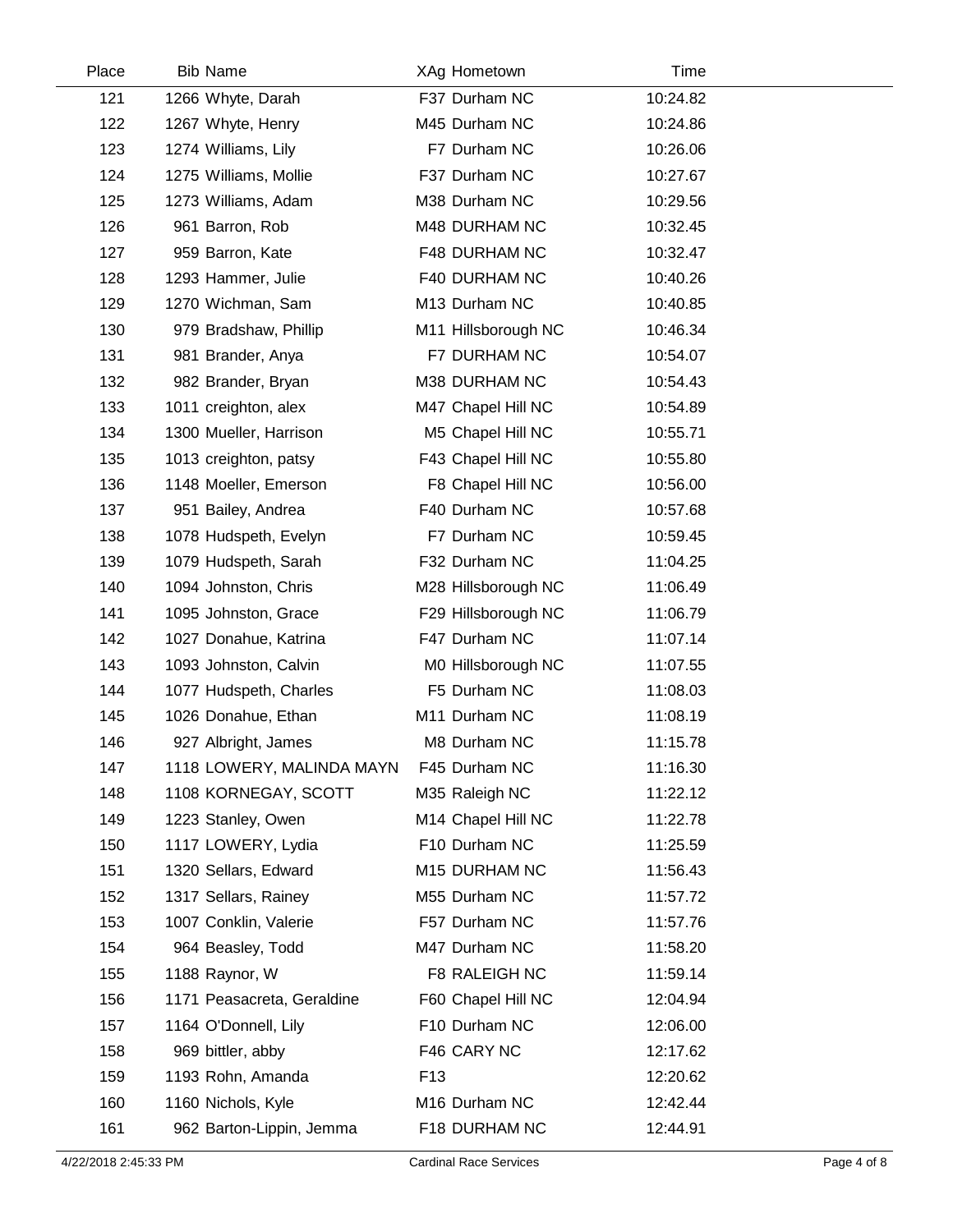| Place | <b>Bib Name</b>                | XAg Hometown        | Time     |  |
|-------|--------------------------------|---------------------|----------|--|
| 162   | 1179 Powell, Lauren            | F35 Durham NC       | 12:48.78 |  |
| 163   | 1178 powell, brooks            | M6 Durham NC        | 12:49.15 |  |
| 164   | 1234 Tewell, Josh              | M41 Hillsborough NC | 13:00.29 |  |
| 165   | 1233 Tewell, Asher             | M7 Hillsborough NC  | 13:00.48 |  |
| 166   | 935 Anderson, Grant            | M78                 | 13:03.05 |  |
| 167   | 1235 Tewell, Stella            | F12 Hillsborough NC | 13:13.56 |  |
| 168   | 1006 Conklin, Kelly            | F12 Durham NC       | 13:13.64 |  |
| 169   | 1316 Brennan, Jennifer         | F44 Chapel Hill NC  | 13:26.88 |  |
| 170   | 1313 Bridgeford, Eliot         | M12 Chapel Hill NC  | 13:27.31 |  |
| 171   | 1062 Hansen, Maggie            | F12 Raleigh NC      | 13:32.70 |  |
| 172   | 1061 Hansen, Katherine         | F42 Raleigh NC      | 13:32.85 |  |
| 173   | 1197 Saavedra, Rolando         | M54                 | 13:38.50 |  |
| 174   | 1198 Saavedra-Edwards, Octavio | M12                 | 13:38.83 |  |
| 175   | 1054 Guckian, Lisa             | F44 DURHAM NC       | 13:51.09 |  |
| 176   | 1052 Guckian, Elsa             | F8 DURHAM NC        | 13:52.72 |  |
| 177   | 1314 Bridgeford, Miranda       | F9 Chapel Hill NC   | 13:57.83 |  |
| 178   | 1315 Bridgeford, Ed            | M47 Chapel Hill NC  | 13:58.12 |  |
| 179   | 923 Ades, Laura                | F43 DURHAM NC       | 13:59.08 |  |
| 180   | 921 Ades, David                | M47 DURHAM NC       | 13:59.80 |  |
| 181   | 1194 ROhn, Becky               | F54 Pittsboro NC    | 14:21.34 |  |
| 182   | 1272 Wilkins, Jeff             | M34 BURLINGTON NC   | 14:26.78 |  |
| 183   | 1271 Wilkins, Emily            | F33 BURLINGTON NC   | 14:26.90 |  |
| 184   | 978 Bradshaw, Margaret         | F43 Hillsborough NC | 15:11.72 |  |
| 185   | 1284 Zervakis, Jenny           | F50 DURHAM NC       | 15:17.92 |  |
| 186   | 1022 Cunningham, Audrey        | F11 DURHAM NC       | 15:18.52 |  |
| 187   | 1015 Crissman, Marie           | F63 BURLINGTON NC   | 15:21.46 |  |
| 188   | 1099 Jones, Zariya             | F14 Durham NC       | 15:35.70 |  |
| 189   | 1162 O'Donnell, Heather        | F38 Durham NC       | 15:36.15 |  |
| 190   | 1163 O'Donnell, John           | M39 Durham NC       | 15:36.37 |  |
| 191   | 1211 Simonson, Amy             | F47 Durham NC       | 15:43.13 |  |
| 192   | 1212 Simonson, Fritz           | M46 Durham NC       | 15:43.55 |  |
| 193   | 1213 Simonson, Kaitlyn         | F11 Durham NC       | 15:45.47 |  |
| 194   | 1021 Cruze, Sidney             | F52 DURHAM NC       | 15:56.56 |  |
| 195   | 1288 Richardson, Reece         | F5 DURHAM NC        | 16:15.72 |  |
| 196   | 1085 Jaitapker, Natalie        | F34 Apex NC         | 16:16.47 |  |
| 197   | 1098 Jones, Xaviar             | M15 Durham NC       | 16:27.53 |  |
| 198   | 995 Camey, Jannire             | F13 Durham NC       | 16:32.15 |  |
| 199   | 1123 Mallernee, Teresa         | F45 Chapel Hill NC  | 16:44.84 |  |
| 200   | 1122 Mallernee, Robert         | M56 Chapel Hill NC  | 16:45.46 |  |
| 201   | 1265 Whittington, Mason        | M11 Durham NC       | 16:49.17 |  |
| 202   | 1263 Whittington, Ahmyah       | F15 Durham NC       | 16:49.43 |  |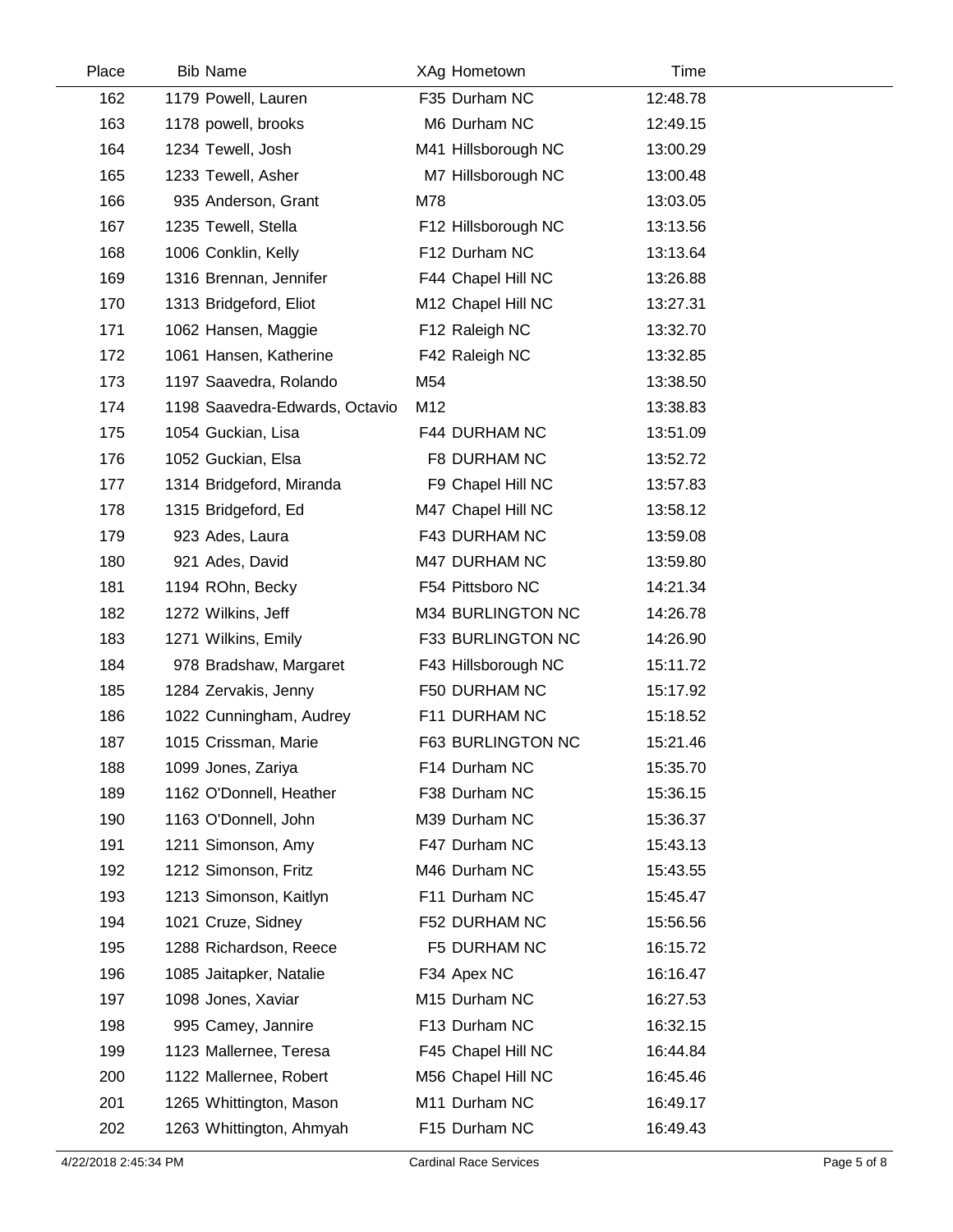| Place | <b>Bib Name</b>               | XAg Hometown         | Time     |  |
|-------|-------------------------------|----------------------|----------|--|
| 203   | 956 Baker, Stephen            | M8 Bear Creek NC     | 17:09.80 |  |
| 204   | 1309 Kadis, Jonathon          | M56 Raleigh NC       | 17:10.17 |  |
| 205   | 1308 Kadis, Lisa              | F47 Raleigh NC       | 17:10.40 |  |
| 206   | 987 Brown, Lisa               | F50 Chapel Hill NC   | 17:10.68 |  |
| 207   | 954 Baize-Smith, Jamie        | F44 DURHAM NC        | 17:11.80 |  |
| 208   | 1216 Smith, Channing          | F12 DURHAM NC        | 17:12.50 |  |
| 209   | 933 Anderson, Beth            | F47 DURHAM NC        | 17:14.65 |  |
| 210   | 1136 McKee, Katherine         | F66 Durham NC        | 17:15.00 |  |
| 211   | 1091 Johnson, Pam             | F61 Bear Creek NC    | 17:39.67 |  |
| 212   | 1230 Sullivan, Anne Katherine | F30 Raleigh NC       | 17:39.73 |  |
| 213   | 1050 Graves, Nancy            | F52 Chapel Hill NC   | 17:56.69 |  |
| 214   | 926 Albright, Elizabeth       | F48 Durham NC        | 17:56.81 |  |
| 215   | 1049 Graves, Gracie           | F16 Chapel Hill NC   | 17:58.18 |  |
| 216   | 1264 Whittington, Bea         | F38 Durham NC        | 17:58.35 |  |
| 217   | 925 Albright, Andrew          | M49 Durham NC        | 17:58.77 |  |
| 218   | 1245 Tisdale, Josiah          | M12 Hillsborough NC  | 18:01.32 |  |
| 219   | 1246 Tisdale, Judy            | F58 Hillsborough NC  | 18:01.52 |  |
| 220   | 1159 Nichols, Keaton          | M10 Durham NC        | 18:05.26 |  |
| 221   | 1184 Ramirez, Jose            | M29 Durham NC        | 18:12.14 |  |
| 222   | 976 Bozzo, Ben                | M11 DURHAM NC        | 18:23.82 |  |
| 223   | 1149 Moeller, Joseph          | M64 Chapel Hill NC   | 18:27.18 |  |
| 224   | 1147 Moeller, Andrew          | M40 Chapel Hill NC   | 18:27.69 |  |
| 225   | 968 Benton, Holly             | <b>f50 DURHAM NC</b> | 18:42.01 |  |
| 226   | 948 Atwater, Charles          | M71 Durham NC        | 18:50.54 |  |
| 227   | 929 Ambler, Jon               | M33 Winston-Salem NC | 18:57.61 |  |
| 228   | 1220 Speir, Jim               | M68 DURHAM NC        | 18:57.97 |  |
| 229   | 1227 Starkey, Gayle           | F59 Pittsboro NC     | 19:01.26 |  |
| 230   | 1228 Starkey, Sarah           | F32 DURHAM NC        | 19:01.68 |  |
| 231   | 1153 Moore, Michael           | M31 DURHAM NC        | 19:01.88 |  |
| 232   | 1207 Sickora, George          | M8 Chapel Hill NC    | 19:02.78 |  |
| 233   | 1232 tarrant, mike            | m32 Chapel Hill NC   | 19:02.97 |  |
| 234   | 1231 Tarrant, Megan           | F34 Chapel Hill NC   | 19:04.81 |  |
| 235   | 1017 Crunkleton, Gary         | M52 Chapel Hill NC   | 19:09.76 |  |
| 236   | 998 Cates, Mary-Douglas       | F10 RALEIGH NC       | 19:12.73 |  |
| 237   | 1019 Crunkleton, Megan        | F40 Chapel Hill NC   | 19:13.70 |  |
| 238   | 1210 Silverman, Sandy         | F48 Hillsborough NC  | 19:16.31 |  |
| 239   | 1196 Roth, Sue                | F57 DURHAM NC        | 19:17.28 |  |
| 240   | 1046 Goray, Kerrie            | F58 Raleigh NC       | 19:17.53 |  |
| 241   | 1106 Kornegay, Bill           | M70 BURLINGTON NC    | 19:24.61 |  |
| 242   | 1105 Kornegay, Ann            | F68 BURLINGTON NC    | 19:24.84 |  |
| 243   | 1318 Sellars, Melissa         | F50 DURHAM NC        | 19:32.78 |  |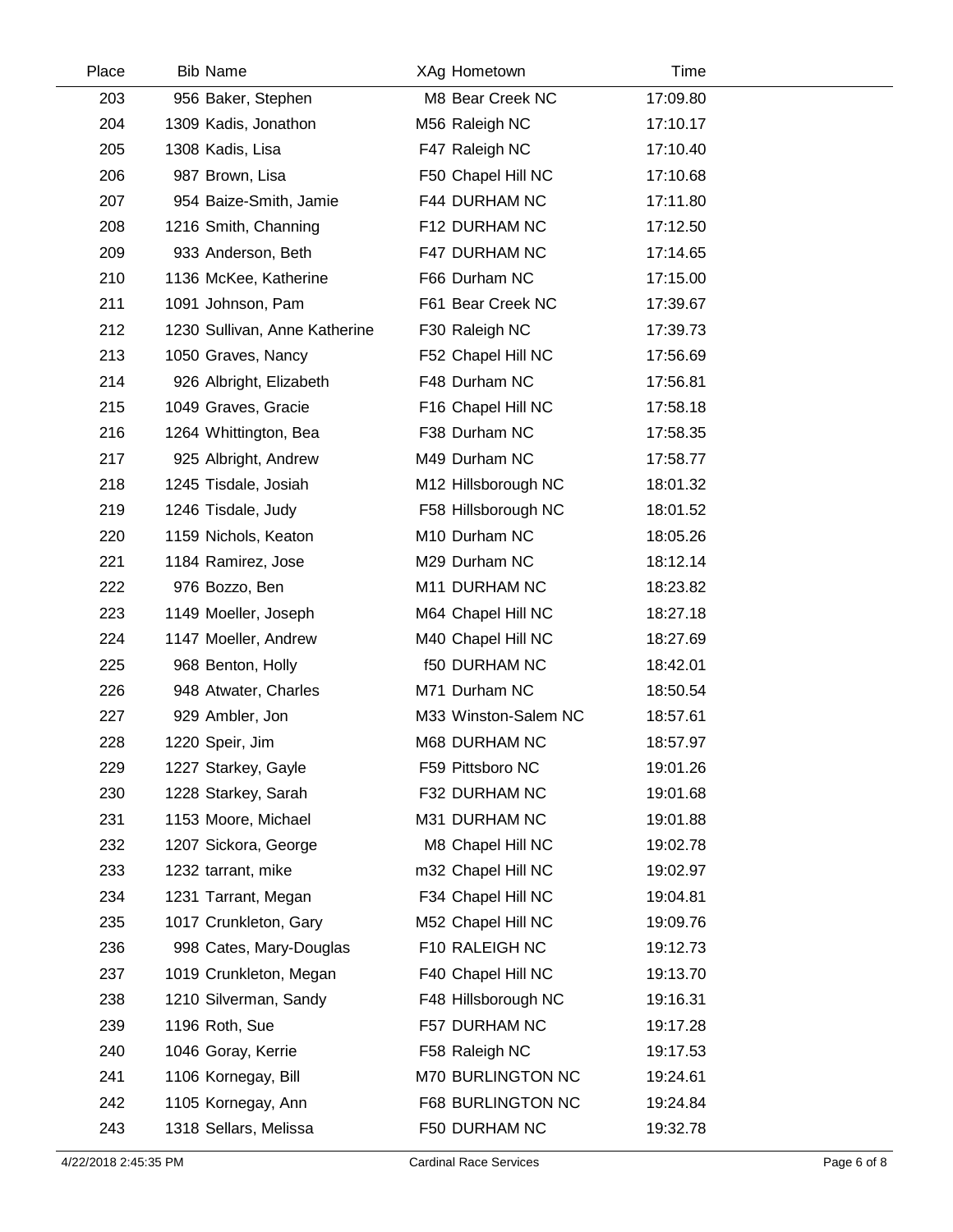| Place | <b>Bib Name</b>           | XAg Hometown         | Time     |  |
|-------|---------------------------|----------------------|----------|--|
| 244   | 994 Camey, Jalene         | F17 Durham NC        | 19:46.42 |  |
| 245   | 1281 Yeager, Benjamin     | M38 Chapel Hill NC   | 19:54.23 |  |
| 246   | 1280 Yeager, Ava          | F10 Chapel Hill NC   | 19:55.82 |  |
| 247   | 1282 Yeager, Leah         | F41 Chapel Hill NC   | 19:56.10 |  |
| 248   | 1289 Castillo, Steve      | M54 Durham NC        | 19:57.81 |  |
| 249   | 1221 Speir, Wendy         | F64 DURHAM NC        | 20:00.20 |  |
| 250   | 1247 Ventura, Violet      | F33 Durham NC        | 20:00.30 |  |
| 251   | 1290 Castillo, Robin      | F49 Durham NC        | 20:01.66 |  |
| 252   | 1291 Castillo, Davie      | F11 Durham NC        | 20:02.03 |  |
| 253   | 930 Ambler, Lindsay       | F34 Winston-Salem NC | 20:04.36 |  |
| 254   | 1115 Lowe, Abigayil       | F41 Durham NC        | 20:23.22 |  |
| 255   | 1311 Lowe, Gabriel        | M40 Durham NC        | 20:24.60 |  |
| 256   | 1253 Walker, Carol        | F62 Durham NC        | 20:26.38 |  |
| 257   | 1254 Walker, Hunter       | F22 Durham NC        | 20:27.02 |  |
| 258   | 1255 Walker, James        | M64 Durham NC        | 20:27.12 |  |
| 259   | 1116 Lowe, Abigayil       | M10 Durham NC        | 20:28.80 |  |
| 260   | 1200 Schaefer, Karl       | M61 Efland NC        | 20:29.62 |  |
| 261   | 1109 Krasno, Nancy        | F70 Efland NC        | 20:30.81 |  |
| 262   | 1186 Raynor, Millie       | F43 RALEIGH NC       | 20:46.65 |  |
| 263   | 1187 Raynor, R            | F8 RALEIGH NC        | 20:46.87 |  |
| 264   | 997 Cates, Elizabeth      | F43 RALEIGH NC       | 20:46.88 |  |
| 265   | 991 Calloway, Lucy        | F11 Durham NC        | 21:23.96 |  |
| 266   | 1040 Fulp, Caitlyn        | F11 Durham NC        | 21:24.26 |  |
| 267   | 1084 Isaacs, Taryn        | F38 Chapel Hill NC   | 21:24.42 |  |
| 268   | 1083 Isaacs, Ethan        | M8 Chapel Hill NC    | 21:25.79 |  |
| 269   | 992 Calloway, Michael     | M65 Durham NC        | 21:28.34 |  |
| 270   | 990 Calloway, June        | F9 Durham NC         | 21:28.76 |  |
| 271   | 1101 jordan, kiva         | F27 DURHAM NC        | 21:42.07 |  |
| 272   | 1064 Hathaway, Anne Clark | F27 Durham NC        | 21:43.42 |  |
| 273   | 955 Baker, Julia          | F31 Bear Creek NC    | 21:57.49 |  |
| 274   | 1146 Milligan, Shannon    | F36 Raleigh NC       | 21:59.94 |  |
| 275   | 1145 Milligan, Daniel     | M35 Raleigh NC       | 22:00.82 |  |
| 276   | 1111 Kumpuni, Janusz      | M15 Chapel Hill NC   | 22:01.78 |  |
| 277   | 1177 Plotkin, Marya       | F45 Chapel Hill NC   | 22:01.84 |  |
| 278   | 1103 Judd, Jere           | M64 Durham NC        | 23:30.18 |  |
| 279   | 1102 Judd, Jane           | F66 Durham NC        | 23:31.63 |  |
| 280   | 932 Anderson, Barbara     | F76 DURHAM NC        | 24:05.83 |  |
| 281   | 1092 Johnson, Steve       | M64 Bear Creek NC    | 24:44.83 |  |
| 282   | 938 Anderson, Krissy      | F46                  | 25:41.44 |  |
| 283   | 941 Anderson, Will        | M45                  | 25:46.40 |  |
| 284   | 1031 Dreps, Eva           | F9 Durham NC         | 28:15.82 |  |